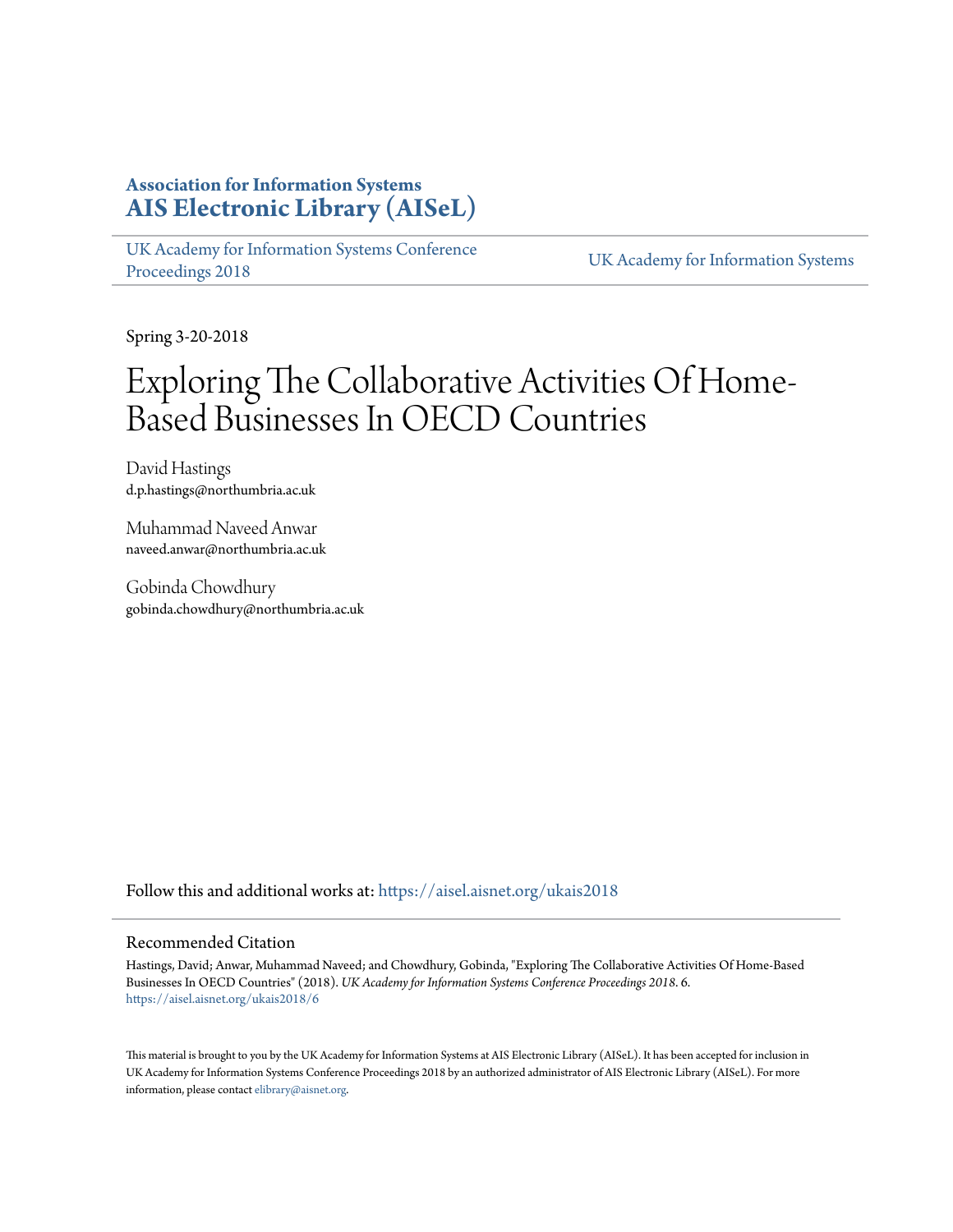# EXPLORING THE COLLABORATIVE ACTIVITIES OF HOME-BASED BUSINESSES IN OECD COUNTRIES

### David P. Hastings, Muhammad Naveed Anwar & Gobinda Chowdhury

Northumbria University, 2 Ellison Place, Newcastle upon Tyne, United Kingdom, NE1 8ST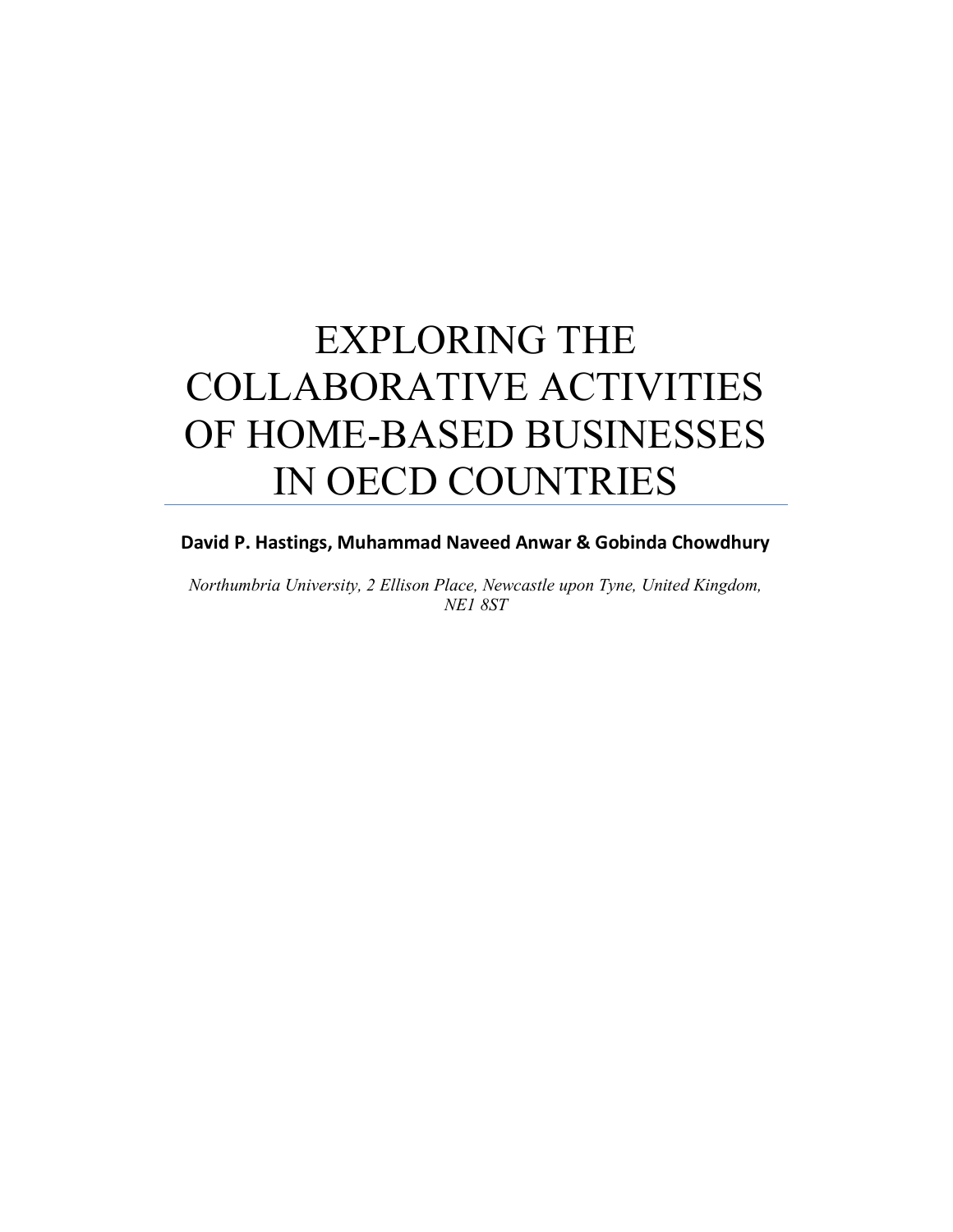# EXPLORING THE COLLABORATIVE ACTIVITIES OF HOME-BASED BUSINESSES IN OECD COUNTRIES

#### David P. Hastings

Northumbria University, 2 Ellison Place, Newcastle upon Tyne, United Kingdom, NE1 8ST Email: d.p.hastings@northumbria.ac.uk

#### Muhammad Naveed Anwar

Northumbria University, 2 Ellison Place, Newcastle upon Tyne, United Kingdom, NE1 8ST Email: naveed.anwar@northumbria.ac.uk

#### Gobinda Chowdhury

Northumbria University, 2 Ellison Place, Newcastle upon Tyne, United Kingdom, NE1 8ST Email: gobinda.chowdhury@northumbria.ac.uk

#### Abstract

Collaboration is frequently cited as a driver for sustainable success, and yet despite over half of all small businesses in OECD countries being run from the home, within the existing literature little attention is paid to how these businesses work with others. This article therefore presents a quantitative study into the collaborative behaviours exhibited by home-based businesses located within OECD countries. Based on a large, cross sectional data set collected by the Global Entrepreneurship Monitor, this exploratory study outlines the extent of collaboration among home-based businesses, the nature of their collaborative activities and the relationships which exist between the different behaviours that are exhibited.

The study finds that collaboration is a widespread occurrence among home-based businesses, with over 75% of home-based businesses collaborating in some way. Furthermore, home-based business collaboration is diverse in its nature and is present across all industries. Moreover, it is found that collaboration among home-based businesses is distinct enough from the current findings of collaboration among SMEs that it warrants further investigation.

Keywords: Home-based business, business collaboration, Global Entrepreneurship Monitor, OECD countries

#### 1.0 Introduction

#### 1.1 Background to the Research

In order to facilitate expansion and to attain competitiveness in a market, small businesses frequently develop cooperative and collaborative relationships with other organizations (Casals, 2011). The benefits offered by such relationships are numerous,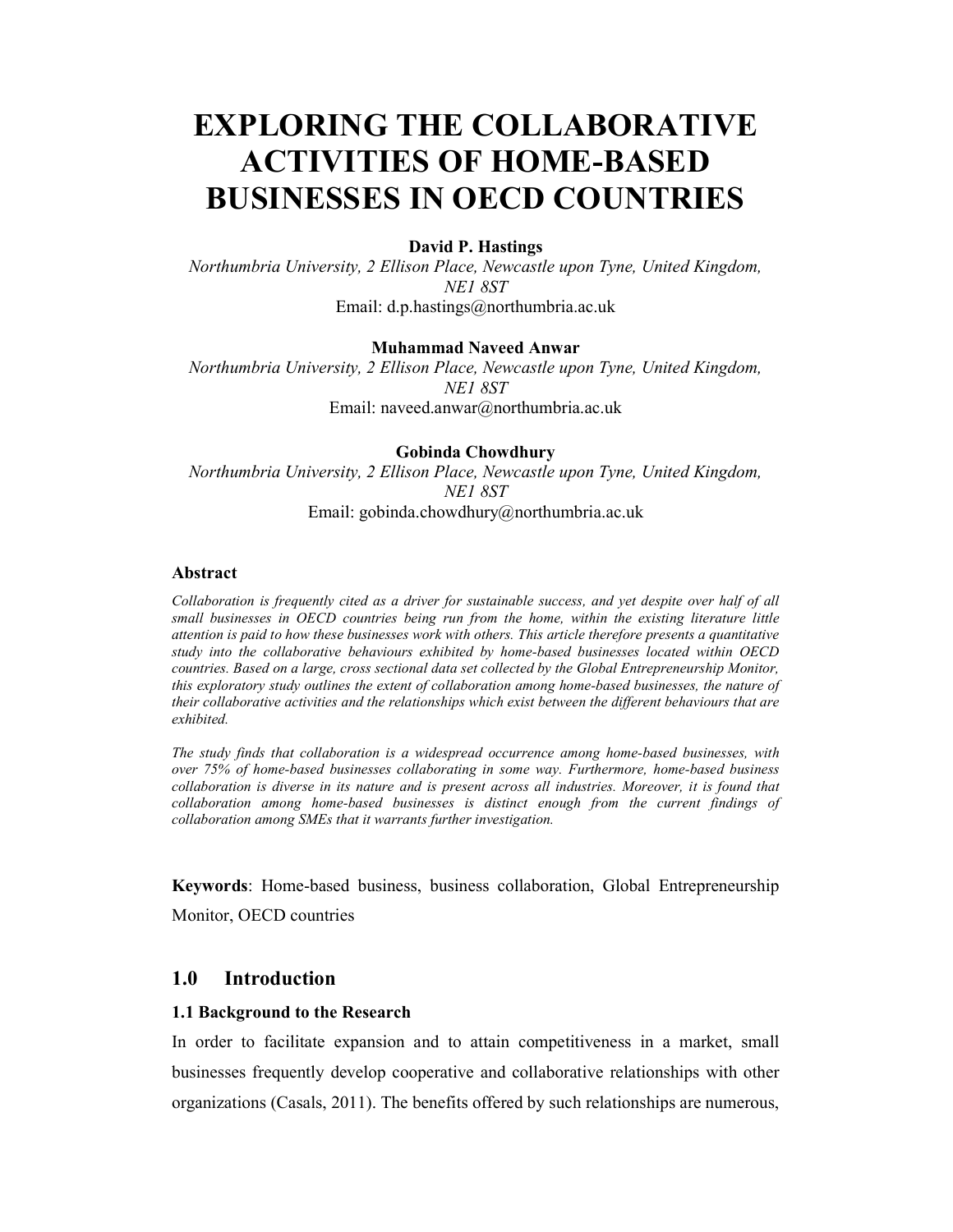extending from a reduction in transaction costs through to the acquisition of hitherto unavailable resources and the sharing of knowledge between businesses (Camarinha-Matos & Abreu, 2007). One particular sector - home-based businesses - is able to gain considerable benefits from these forms of collaborative relationships owing to the scarcity of available financial, physical and knowledge based resources. By utilizing data analytics techniques this study will offer insight into the extent of these collaborations, the form which the take and the patterns in which they occur.

A home-based business (HBB), while often included as a form of small to medium enterprise (SME) can be more specifically defined as "any business entity engaged in selling products or services…operated by a self-employed person…that uses residential property as a base from which the operation is run" (Mason, Carter & Tagg, 2011, p.12). In this study, the term HBB is inclusive of mobile businesses and businesses based from but not operated at the home, in line with the definition used in contemporaneous research (Clark & Douglas, 2014). Further to this, collaboration in the domain of SMEs and HBBs does not always rely upon formalized agreements and may instead involve word of mouth agreements and tacit commitments (Johannisson, 1987). Thus the term "collaboration", when used in this study, is inclusive of all working relationships between organizations as indicated within the data.

In the UK, over 50% of SMEs are also HBBs, a sector with an annual turnover of over £300bn, and which contributes around £40bn per year to local economies (Enterprise Nation, 2014). Moreover, this trend is not exclusive to the UK, with studies indicating that over 50% of small businesses are based from the home across most OECD countries (Mason, 2010). Despite this, in many countries there is a lack of policy level support for HBBs, with some in the literature arguing that research into the "real world" of  $HBBs$  – including the extent of their collaborative activities – is required for them to be perceived as important economic actors engaged in joint enterprise, and to engender positive action among policy makers (Mason, Carter & Tagg, 2011; Mason, 2010). Moreover, existing findings within the literature suggest that most small businesses are reluctant to engage in collaborative activities (Casals, 2011). This study is concerned with collaborative propensity among home-based businesses, and will adopt a quantitative, data driven approach to providing evidence which is able to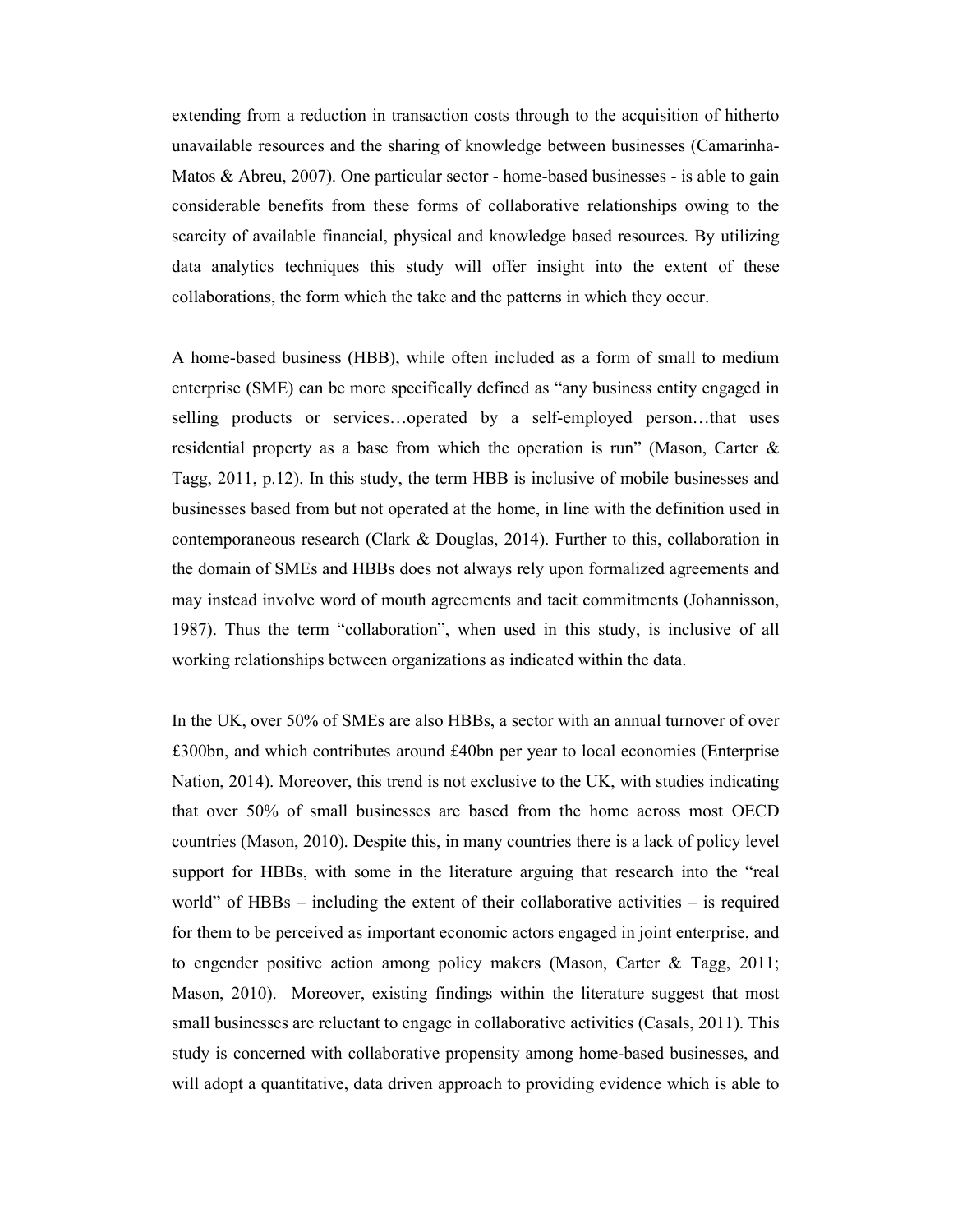support or deny this claim, providing evidence showing the extent of collaboration among HBBs.

#### 1.2 Aims of the Research

The aims of this study are as follows:

- A1: To determine the extent of collaboration among HBBs.
- A2: To determine the differences in collaborative behaviours across industry sectors.
- A3: To explore patterns of common associations between collaborative behaviours exhibited by HBBs.

Collectively the insight provided via the above aims will provide an overview of the current collaborative environment in which HBBs inhabit, in addition to illustrating the areas in which collaboration is most required, thus providing direction for future work.

#### 2.0 Methodology

#### 2.1 Research Structure

The study utilized a number of methods to assess the collaborative behaviours of HBBs, presented as follows in the sequence which they were performed. Firstly, summary statistics by frequency were used to develop an understanding of the degree of collaboration exhibited by HBBs. Next, individual analysis was performed by industry sector, using descriptive statistics to outline collaborative trends across a range of industries. Lastly, association analysis was performed to detect trends and frequent associations between the collaborative behaviours.

#### 2.2 Data Overview

The data used for this research was provided by the Global Entrepreneurship Monitor (Global Entrepreneurship Monitor, 2016), henceforth referred to as GEM. The 2012 release of the data was used due to the presence of year-specific questions concerning the collaborative activities of the surveyed businesses, not found in prior or subsequent releases of the dataset. The rationale behind the choice of using the GEM dataset was twofold: firstly, the unique composition (among publically available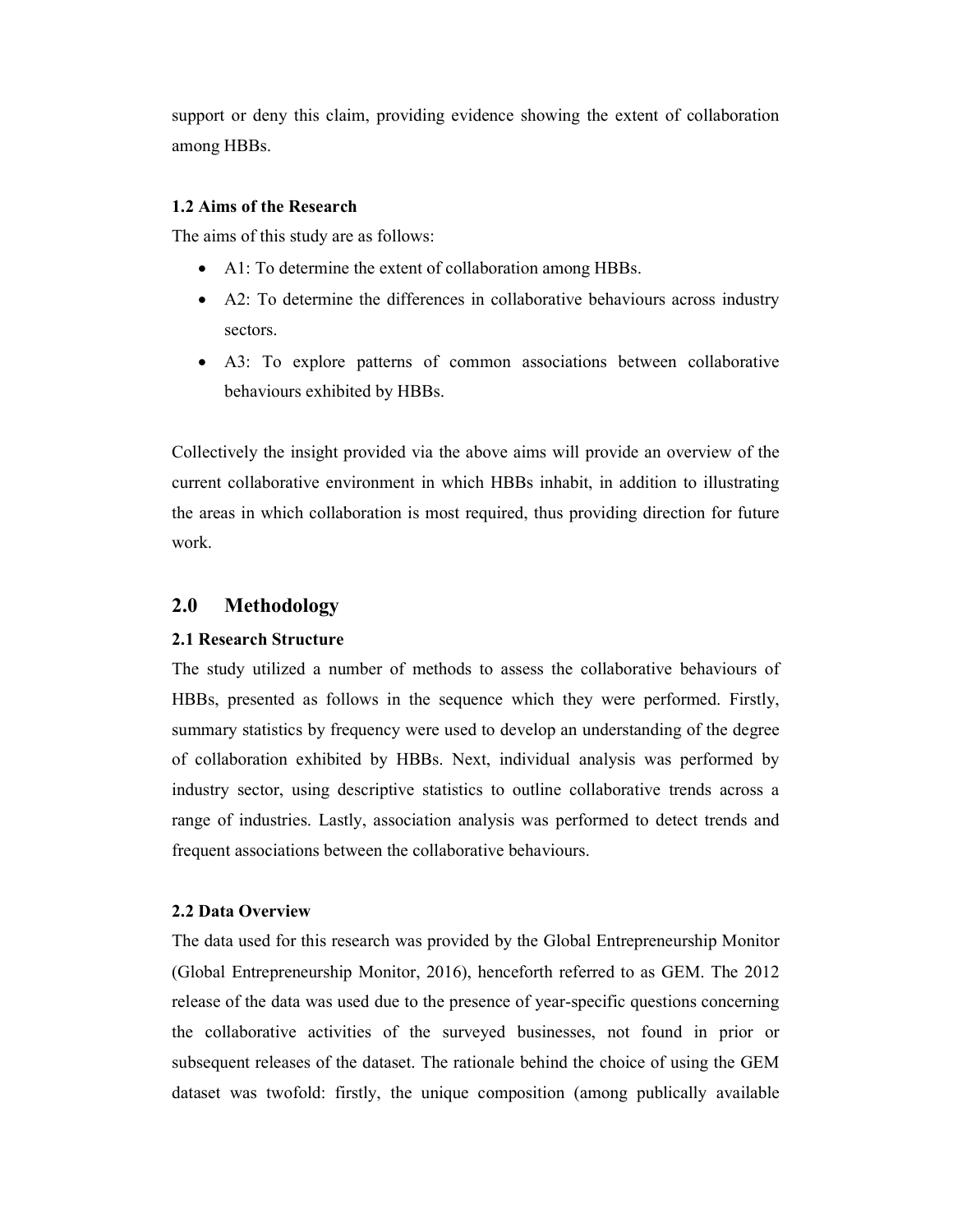repositories) of the dataset which allows for the concurrent study of individual, organizational and environmental variables, and secondly, as it provides access to standard, consistent data relating to businesses from almost all OECD countries, thus increasing the applicability of the findings produced.

#### 2.3 Data Preparation

To identify usable cases for the study the original dataset was condensed on the basis of three main conditions: firstly, the presence of values indicating that the business was home-based. Secondly, the presence of data indicating the collaborative activities of the business, and thirdly, the location of the business indicated as being within OECD country, so that relative parity in terms of national economic conditions could be assured. The total number of cases post data reduction was 3891, from a total of 20 countries (further detail can be found in Appendix A).

| Variable Name    | Represented behaviour(s)                       | Possible value    |
|------------------|------------------------------------------------|-------------------|
| CollabProduce    | Production of goods or services with other     | $1 = Yes, 0 = No$ |
|                  | businesses or organizations                    |                   |
| CollabProcure    | Procurement of goods or materials with other   | $1 = Yes, 0 = No$ |
|                  | businesses or organizations                    |                   |
| CollabSellMarket | Selling and/or marketing of goods or services  | $1 = Yes, 0 = No$ |
|                  | with other businesses or organizations         |                   |
| CollabCreate     | Creating new goods or services with other      | $1 = Yes, 0 = No$ |
|                  | businesses or organizations                    |                   |
| CollabEffective  | Working with other businesses or organizations | $1 = Yes, 0 = No$ |
|                  | to make the business more effective            |                   |

Table 1. Variables present in the GEM 2012 dataset representing collaborative behaviour.

The dataset includes data on five different forms of collaborative activity, indicated through the values contained in five variables, as shown in Table 1. The data in each is represented by a Boolean value denoting a business's participation in an activity. While the behaviours identified within the data are not exhaustive, the scope of this study is defined by the boundaries of the dataset, and is deemed satisfactory for the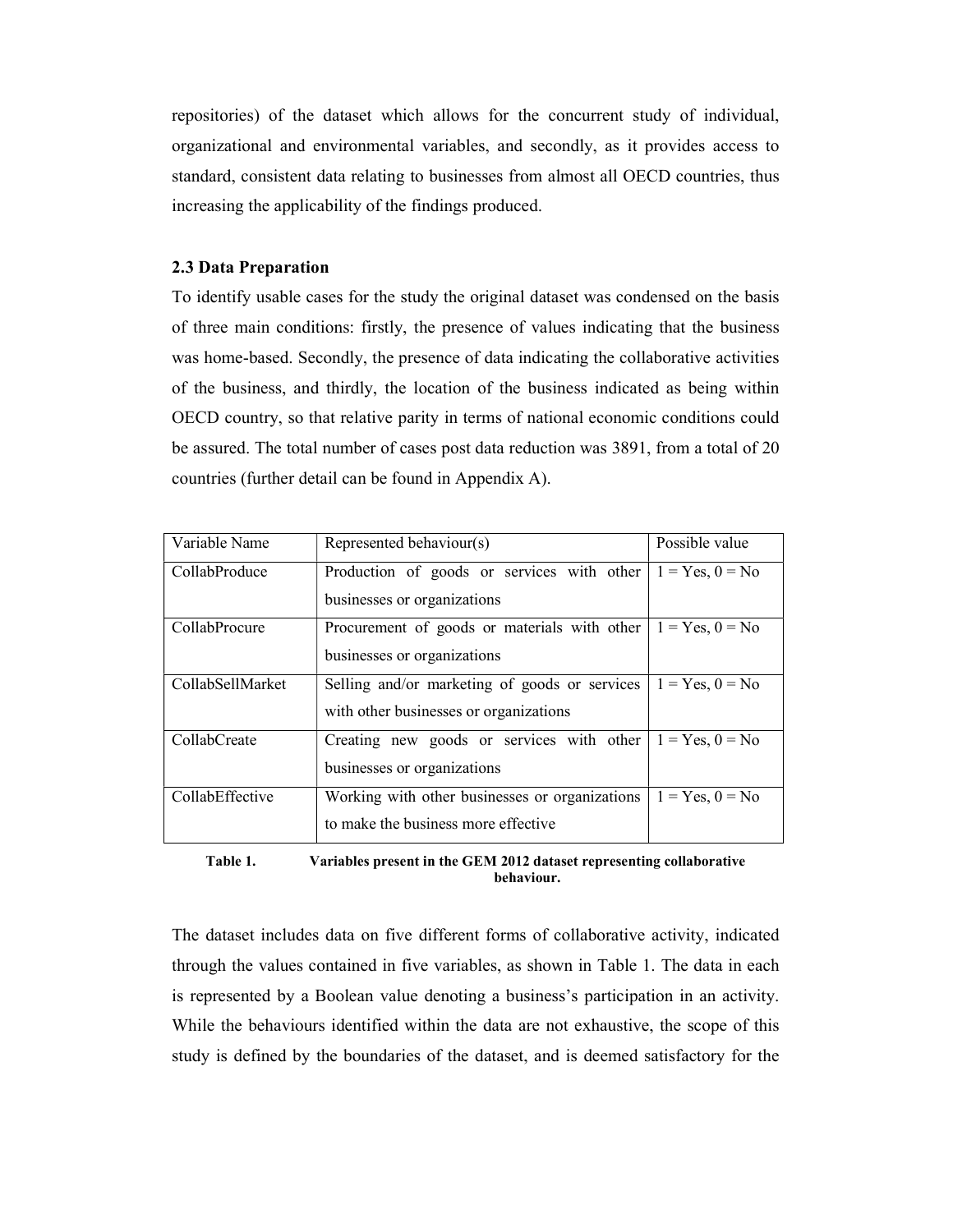purpose of identifying the general disposition towards collaboration demonstrated by HBBs.

In the original dataset collaborative activities were split over ten variables, with each behaviour represented by two variables – one for start-up businesses and another for established businesses. As each pair of variables includes only one value, each pair were consolidated into a single variable for analysis. An example of the data structure and the associated interpretation of the variables can be seen in Table 2.

| CollabPro | CollabPr | Collab           | CollabC  | CollabEff | Interpretation                              |
|-----------|----------|------------------|----------|-----------|---------------------------------------------|
| duce      | ocure    | SellMa           | reate    | ective    |                                             |
|           |          | rket             |          |           |                                             |
| $\theta$  | $\theta$ | $\boldsymbol{0}$ | $\theta$ | $\theta$  | activity<br>collaborative<br>N <sub>o</sub> |
|           |          |                  |          |           | indicated                                   |
|           | $\theta$ | $\theta$         | 1        | $\theta$  | activity<br>collaborative<br>Some           |
|           |          |                  |          |           | indicated                                   |
|           |          | 1                |          |           | activities<br>collaborative<br>A11          |
|           |          |                  |          |           | indicated                                   |
|           |          |                  |          |           |                                             |

Table 2. Example of variables within the GEM 2012 dataset.

Post data reduction there still remained a small quantity of missing values in the collaboration variables (<5% for each). Imputation was therefore required to best preserve the size of the dataset, with the use of the expectation-maximization (EM) algorithm being chosen as the method best suited to the task, due to the ability of algorithm to preserve the relationships between variables (Schaffer, 1997).

#### 3.0 Findings and Discussion

#### 3.1 Extent of Collaboration Among HBBs

To assess the extent of collaborative behaviours among HBBs, basic summary statistics were produced, as seen in Table 3. The most prominent finding from the summary statistics is the overall engagement in any collaborative behaviour by HBBs, with over 75% of businesses (75.6%, shown in Table 3) collaborating in some way. This is in contrast to the previous studies which indicated that the majority of HBBs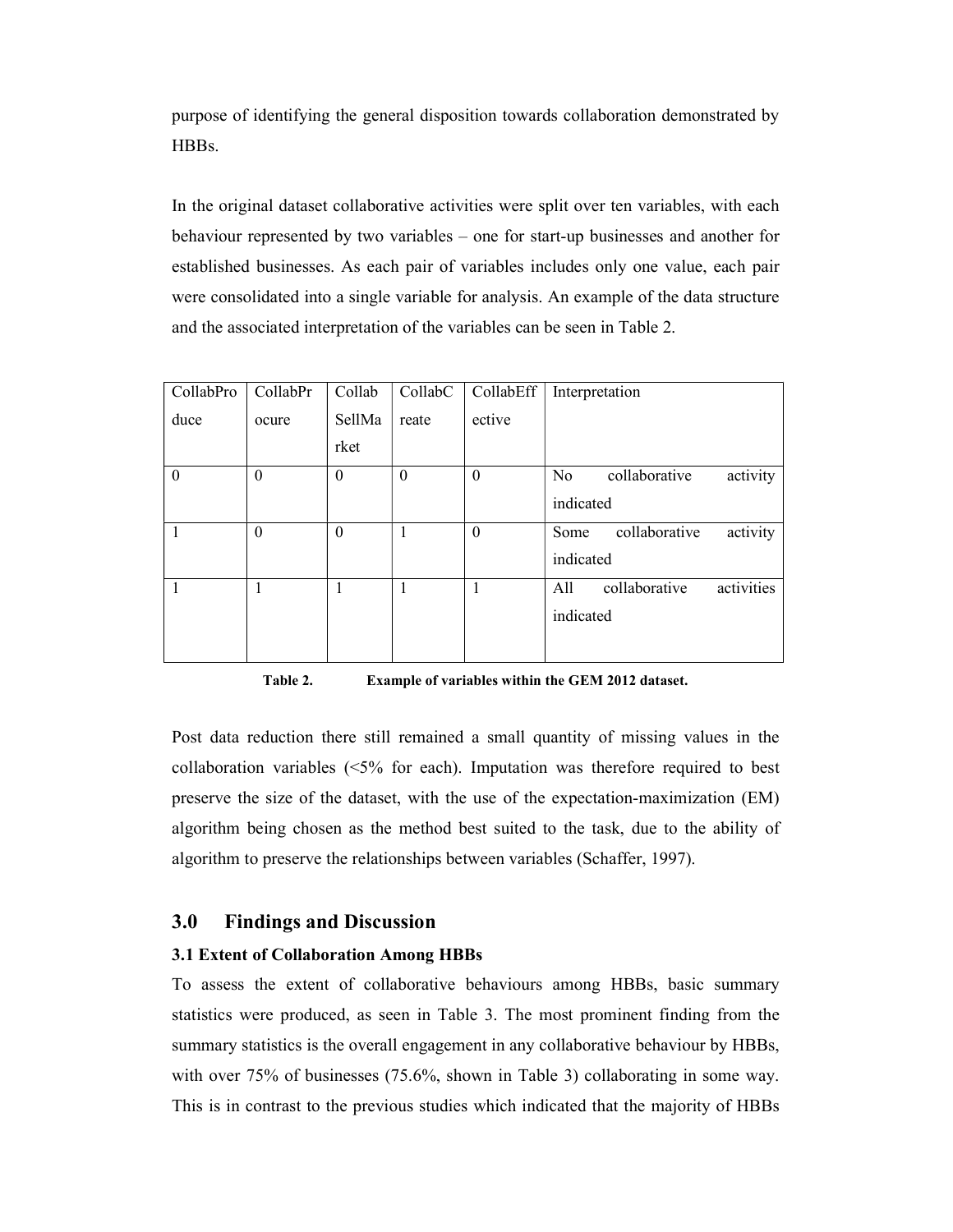are indisposed to collaboration, due to the barriers impeding successful inter-firm cooperation such as a lack of suitable partners, a lack of the required investment or the fear of knowledge over-sharing (Casals, 2011),

| Collaborative activity         | Percentage of HBBs engaged in activity (%) |
|--------------------------------|--------------------------------------------|
| Any collaborative activity     | 75.6                                       |
| Production                     | 49.8                                       |
| Procurement                    | 42.1                                       |
| Selling/Marketing              | 43.6                                       |
| Creation                       | 26.7                                       |
| Making business more effective | 38.0                                       |

Table 3. Summary statistics of collaborative behaviours among HBBs.

Regarding the forms of collaboration engaged in, it can be seen that the most common is working with others to produce goods or services, and the least common is working with others to create new goods or services (as given in Table 3). This indicates that collaboration among HBBs is primarily of a practical nature – utilizing it as a tool to access resources not held internally or to derive transaction cost benefits via resource pooling – as opposed to joint initiatives and ground-up collaborative product development.

#### 3.2 Analysis of Collaborative Propensity by Industry

An industry based analysis was performed in order to explore the nature of collaborative activities among HBBs operating within various sectors. A double digit International Standard Industrial Classification (ISIC) code (United Nations, 2014) recorded within the GEM data was used as the industry identifier, with a range of twelve industries being identified within the data, as seen in Table 4. Across each industry two tests were performed: a breakdown of collaborative propensity by percentage of industry total, and a collaborative activity breakdown illustrating the ratios of industry members exhibiting or not-exhibiting each behaviour. A summary of the results can be seen in Table 4.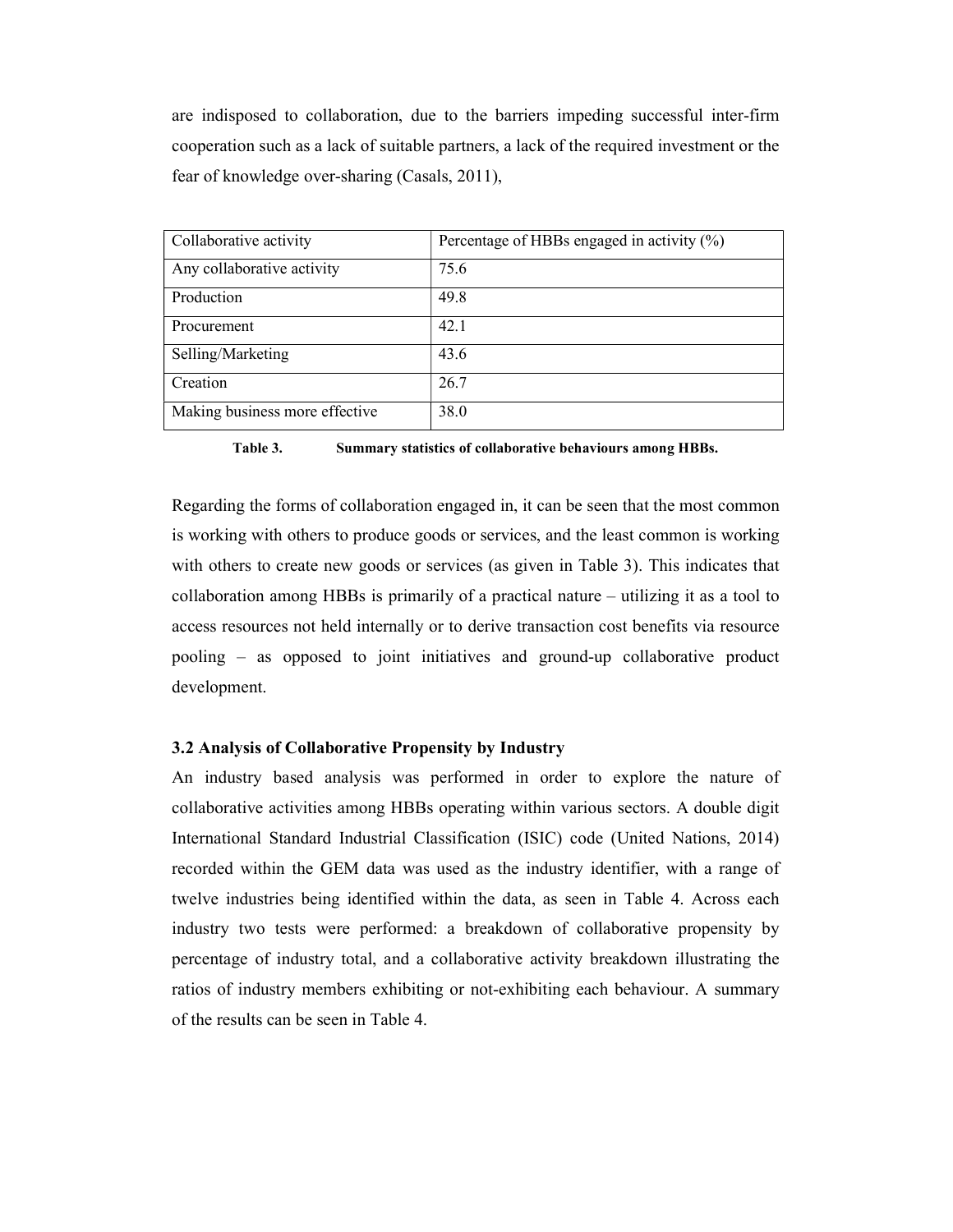| Industry            | $\frac{0}{0}$<br>of | $\frac{0}{0}$<br>of  | $\frac{0}{0}$  | Most           | Least         |
|---------------------|---------------------|----------------------|----------------|----------------|---------------|
|                     | businesse           | businesses           | Deviatio       | common         | common        |
|                     | s showing           | showing              | from<br>n      | collaborative  | collaborative |
|                     | no                  | one<br><sub>or</sub> | aggregat       | behaviour      | behaviour (%  |
|                     | collaborat          | more                 | ed             | $%$ engaged)   | engaged)      |
|                     | ive                 | collaborativ         | industry       |                |               |
|                     | behaviour           | e                    | mean*          |                |               |
|                     | ${\bf S}$           | behaviours           |                |                |               |
| Agriculture,        | 22.8                | 77.2                 | 1.6            | Procurement    | Creation      |
| Forestry, Fishing   |                     |                      |                | (49.9)         | (20.9)        |
| Mining,             | 18.0                | 82                   | 6.4            | Procurement    | Creation      |
| Construction        |                     |                      |                | (56.8)         | (26.0)        |
| Manufacturing       | 19.0                | 81                   | 5.4            | Procurement    | Creation      |
|                     |                     |                      |                | (53.8)         | (27.8)        |
| Utilization,        | 30.2                | 69.8                 | $-5.8$         | Production     | Creation      |
| Transport           |                     |                      |                | (51.2)         | (21.8)        |
| Wholesale trade     | 20.1                | 79.9                 | 4.3            | Procurement    | Creation      |
|                     |                     |                      |                | (54.3)         | (26.7)        |
| Retail<br>trade,    | 24.6                | 75.4                 | $-0.2$         | Procurement    | Creation      |
| Hotels, Restaurants |                     |                      |                | (51.4)         | (24.1)        |
| Information,        | 22.8                | 77.2                 | 1.6            | Production     | Procurement   |
| Communication       |                     |                      |                | (55.4)         | (35.3)        |
| Financial           | 25.7                | 74.3                 | $-1.3$         | Selling/Mark   | Procurement   |
| intermediation,     |                     |                      |                | eting $(55.8)$ | (25.7)        |
| Real Estate         |                     |                      |                |                |               |
| Professional        | 25.7                | 74.3                 | $-1.3$         | Production     | Procurement   |
| services            |                     |                      |                | (56.3)         | (31.8)        |
| Administrative      | 34.9                | 65.1                 | $-10.5$        | Production     | Creation      |
| services            |                     |                      |                | (42.1)         | (27.2)        |
| Government,         | 24.7                | 75.3                 | $-0.3$         | Production     | Creation      |
| Health, Education,  |                     |                      |                | (47.1)         | (27.8)        |
| Social services     |                     |                      |                |                |               |
| Personal/           | 24.4                | 75.6                 | $\overline{0}$ | Production     | Creation      |
| Consumer service    |                     |                      |                | (57.3)         | (31.7)        |

Table 4. Summary of collaborative behaviours across industries. (\*Non-weighted mean of the percentage of collaborative businesses across industries)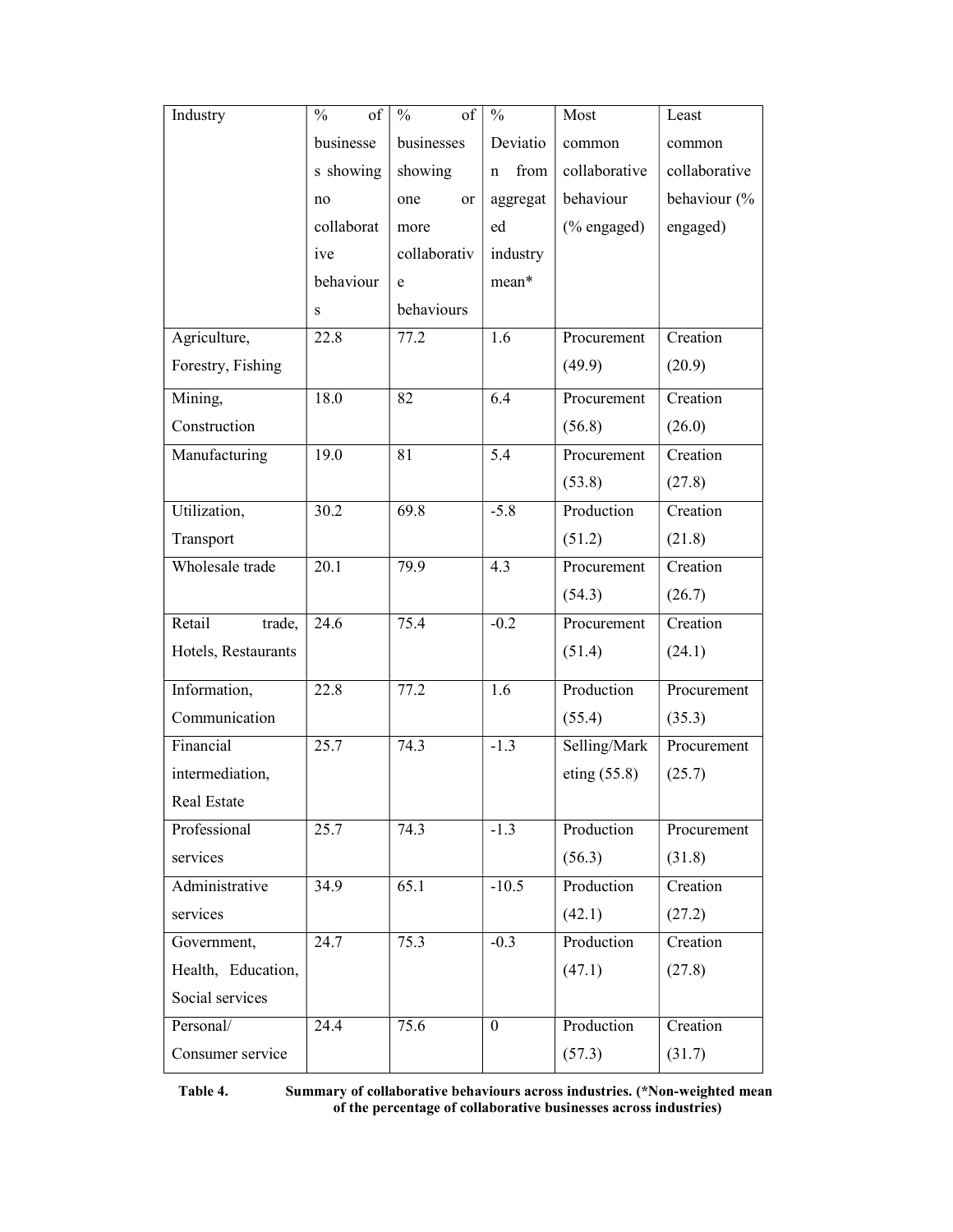Across all industries, at least 65% of HBBs engaged in at least some form of collaboration (65.1% being the lowest value, shown in Table 4) with the mean across industries being 75.6%, calculated from the data shown in Table 4. The most common form of collaboration (by frequency) across all industries is working with other businesses to produce goods or services. The least common form of collaboration (by frequency) is working with other businesses to create new goods or services. While the majority of industries achieve similar collaborative propensities relative to the mean, those outside of the standard deviation from the mean (which is calculated to be 4.5) include "Mining, Construction" and "Manufacturing" – both of which show a higher than average inclination toward collaborative activity, in addition to "Utilization, Transport" and "Administrative Services", both of which demonstrate a lower than average inclination toward collaborative activity.

Of note is the lack of focus on collaborative creation of new goods or services, which runs as a counterpoint to the theory that working together to achieve innovation and generate new products is the primary purpose of collaborative activity among SMEs. (Casals, 2011; Narula, 2004).

#### 3.3 Association Pattern Analysis

To explore the relationships which exist between the multiple forms of collaboration, two key areas were investigated; the associations between the varying activities and the likelihood of their common occurrences. To achieve an understanding of the regularity of certain combinations of collaborative behaviours, a frequency pattern (FP) tree was compiled, a method commonly used for the identification of frequently occurring itemsets within a dataset (Han & Kamber, 2006). illustrating the number of incidences of behaviours one to five (as shown in Table 1) occurring together, up to a total of three concurrent behaviours. The minimum support cost was set at one fifth of the number of cases, 778. Table 5 details the frequently grouped item sets which achieved that threshold.

The measures of support and confidence were utilized as a method of identifying the most prominent relationships within a dataset. Support can be seen as measure of frequency, indicating the proportion of cases exhibiting a particular combination of behaviours. Confidence designates the amount of times a statement of association can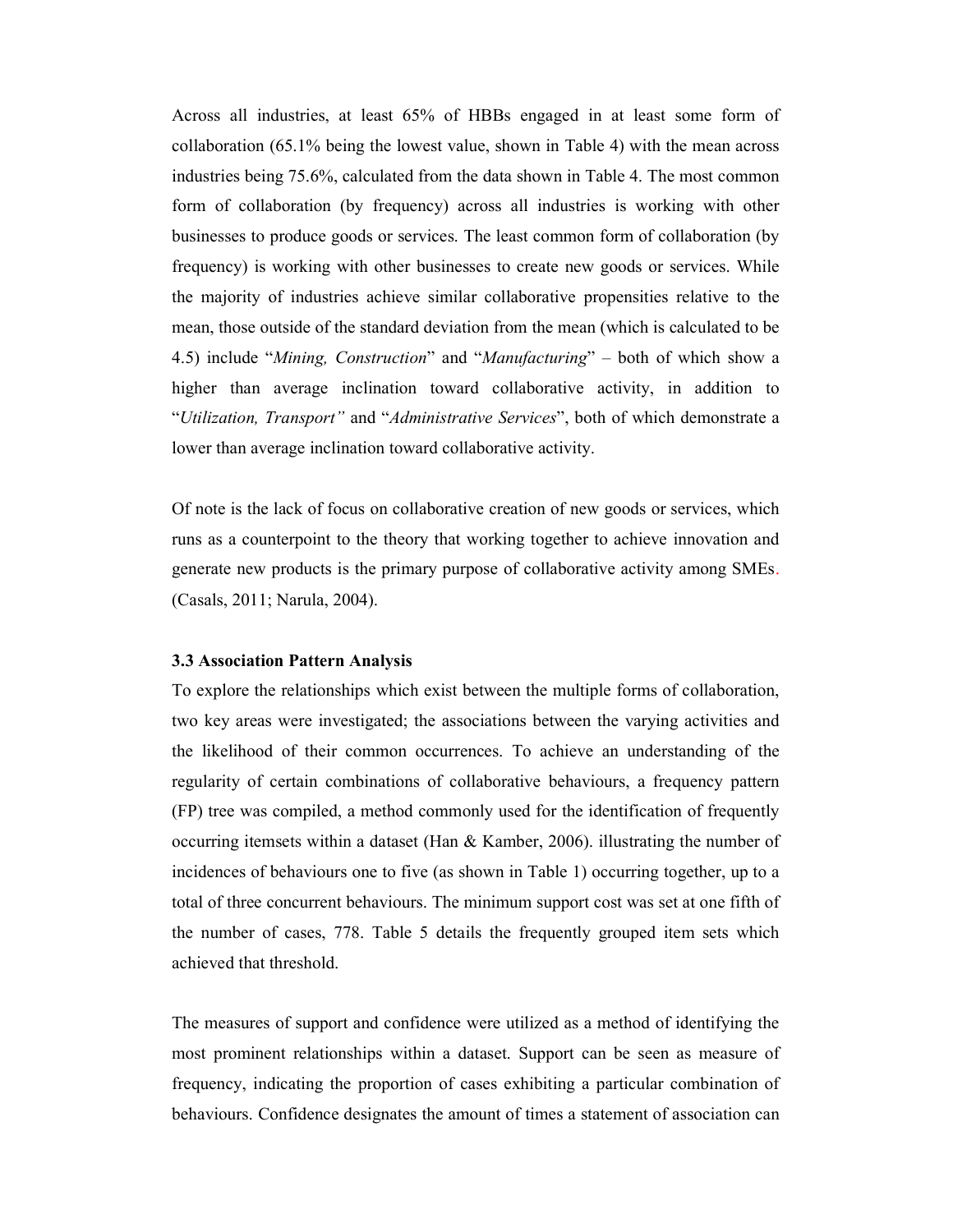be seen to be correct. From the data it can therefore be seen that the activities of "Production" and "Selling/Marketing" jointly occur in 35% of all cases, yet based on the presence of one of these activities it can be predicted with a 61.2% confidence that the other will also be present in a given case.

| Combination                                                | Support | Confidence |
|------------------------------------------------------------|---------|------------|
| Production, Selling/Marketing                              | 0.35    | 61.2%      |
| Production, Procurement                                    | 0.28    | 55.8%      |
| Production, Making business more effective                 | 0.26    | 52.8%      |
| Making business<br>Selling/Marketing,<br>more<br>effective | 0.26    | 58.7%      |
| Procurement, Selling/Marketing                             | 0.24    | 57.6%      |
| Selling/Marketing, Creation                                | 0.22    | 50.9%      |
| Procurement, Making business more effective                | 0.22    | 52.0%      |
| Production, Creation                                       | 0.22    | 43.8%      |

Table 5. The most numerous collaborative combinations ranked by support.

The association analysis identified that in addition to "*Production*" being the most prevalent form of collaboration among HBBs when taken in isolation, it is additionally the behaviour most likely to occur in combination with others. The overall spread of behaviours however is diverse, with only four behavioural combinations occurring in over 25% of cases. The following phase involved determining the probabilities of a behaviour occurring based on the presence of one or more other behaviours. Table 6 displays the behaviours most likely to occur in conjunction with others.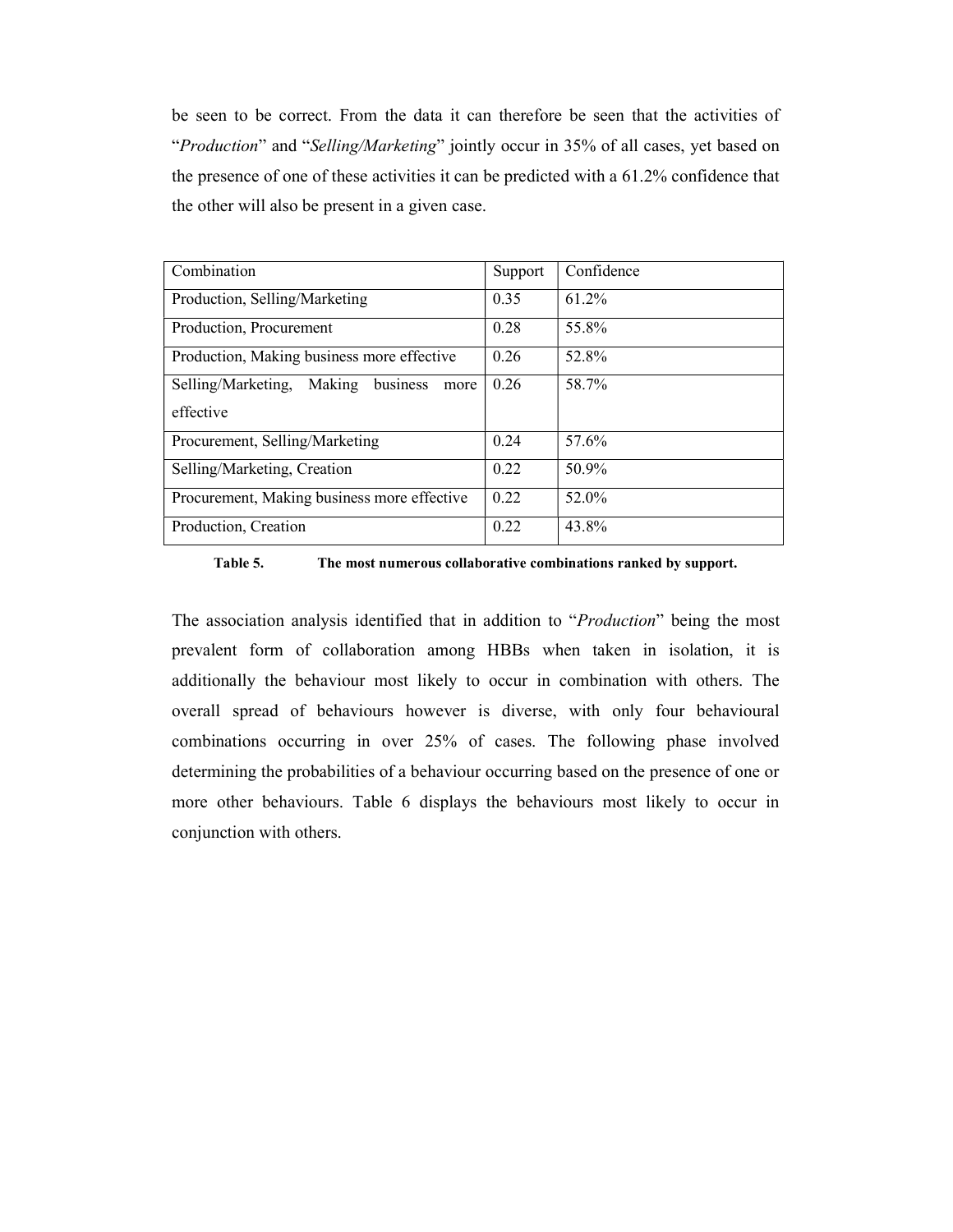| Behaviours (Dependent   Independent(s)                          | Conditional Probability |
|-----------------------------------------------------------------|-------------------------|
| Making business more effective   (Selling/Marketing & Creation) | 0.74                    |
| Making business more effective $ $ (Production & Creation)      | 0.73                    |
| Making business more effective   Creation                       | 0.69                    |
| Selling / Marketing   (Production & Procurement)                | 0.67                    |
| Making business more effective   (Procurement &                 | 0.66                    |
| Selling/Marketing)                                              |                         |
| Making business more effective $ $ (Production &                | 0.64                    |
| Selling/Marketing)                                              |                         |
| Selling/Marketing   Production                                  | 0.61                    |
| Creation   (Production & Selling/Marketing)                     | 0.61                    |

Table 6. Most probable incidences of behaviours occurring in combination.

The figures shown in Table 6 help to illustrate a number of trends shown in the data. One combination of behaviours which is of interest is "Making business more effective" and "Creation", which in isolation are the two behaviours least likely to occur (see Table 3) but possess a high probability (0.69) of occurring in tandem. Another key trend revealed via the probability analysis is the prominence of "*Making* business more effective", with 5 of the 8 most probable behavioural combinations including this behaviour, which when compared with the base rate of occurrence 38% (shown in Table 3) indicates the increased likelihood of this behaviour to occur in conjunction with other behaviours as opposed to in isolation. One explanatory hypothesis for this phenomenon is that HBBs with existing willingness to collaborate in areas such as joint purchasing and outsourced production of goods are more also more open to receiving outside assistance in improving their internal business processes.

#### 4.0 Conclusions

The study has shown that collaboration among HBBs is widespread, with over 75% exhibiting one or more collaborative behaviours, with collaborative production, procurement and selling/marketing being the most frequent forms of collaboration among HBBs. Equally, this study has shown that the collaborative behaviours of HBBs vary considerably, with even the least frequently occurring behaviour – collaborative creation – being exhibited by over 26% of HBBs.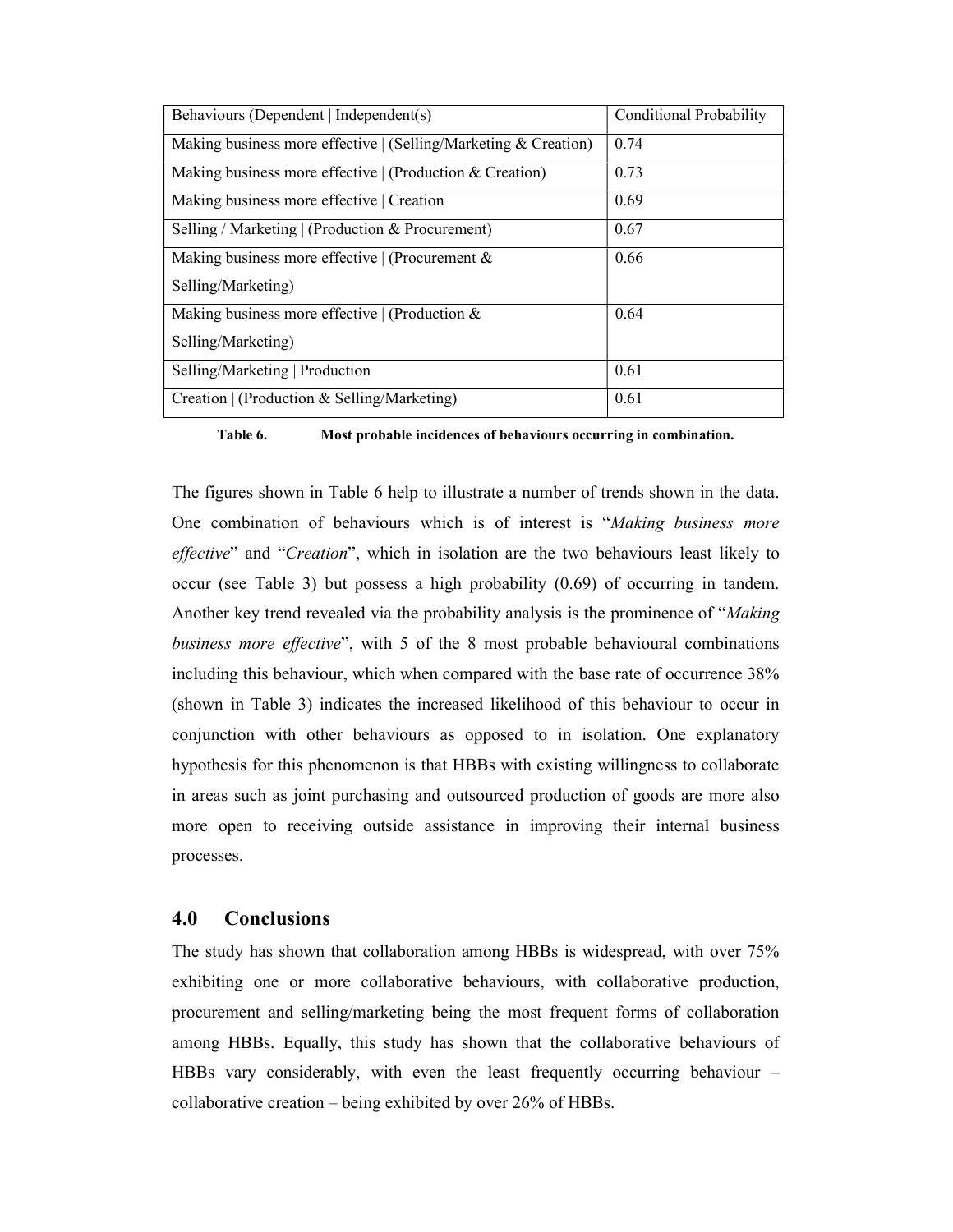Furthermore, collaboration is a practice not limited to a small selection of industries and is instead commonplace across all industry sectors, with all industry's possessing at least a 65% rate of collaboration. The most collaboratively inclined industries were shown to be the mining/construction and manufacturing industries, both of which possessed collaboration rate in excess of 80%. Additionally, this study has provided insights into the nature of collaboration in HBBs, illustrating which behaviours are likely to occur in combination with others. This analysis has highlighted a number of trends within the data, including the increased likelihood of collaboration to make a business more effective occurring in conjunction with other behaviours, and the close relationship displayed between the behaviours of collaborative production and collaborative selling/marketing.

Of particular note is that a number of the findings generated by this study - concerning both the extent of and the nature of HBB collaboration - are far enough removed from those existing in the current literature on SME collaboration to reinforce the theory that HBBs operate in a different manner to SMEs and must therefore be considered as a separate entity (Clark & Douglas, 2014). By addressing the subject of HBB collaboration from a data analytics perspective, the findings illustrate the reliance shown by HBBs on collaborative activities, and are able to clearly demonstrate that HBBs located within OECD countries are actors heavily engaged in joint enterprise and inter-organizational cooperation.

#### 5.0 Further research

The future research will comprise a more involved analysis of the areas covered in this study, including studying HBB collaboration on the basis of intensity and business maturity. Following this, classification of businesses into like groups on the basis of their collaborative activity will be performed by means of cluster analysis, with the aim of using the identified clusters to develop an understanding of common factors which exist between collaboratively inclined HBBs.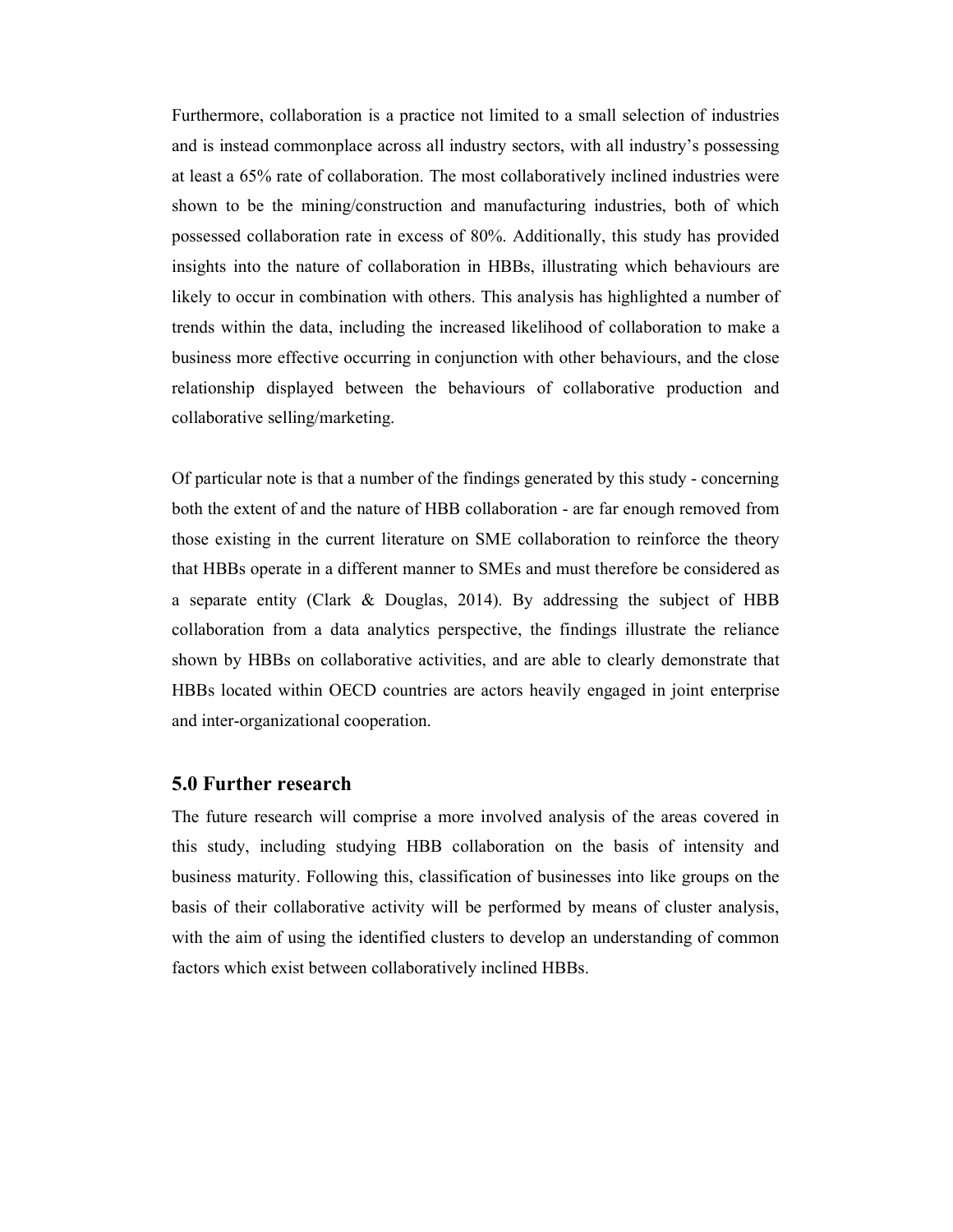## Appendix A

Table 7 displays a breakdown of the composition of businesses utilized in the study by country of origin. Businesses from a total of 20 OECD countries were used in the study, a number limited by valid cases in dataset post data reduction, as detailed in section 2.3.

| Country        | Number of valid cases | Percentage of total cases $(\% )$ |
|----------------|-----------------------|-----------------------------------|
| Spain          | 997                   | 25.6                              |
| Netherlands    | 383                   | $\overline{9.8}$                  |
| Poland         | 211                   | 5.4                               |
| Estonia        | 209                   | 5.4                               |
| Austria        | 202                   | 5.2                               |
| Latvia         | 197                   | 5.1                               |
| Hungary        | $\overline{175}$      | $\overline{4.5}$                  |
| Sweden         | 174                   | $\overline{4.5}$                  |
| United Kingdom | 171                   | 4.4                               |
| Germany        | 171                   | 4.4                               |
| Finland        | 171                   | 4.4                               |
| Ireland        | 169                   | $\overline{4.3}$                  |
| Slovakia       | 137                   | 3.5                               |
| Slovenia       | 118                   | $\overline{3}$                    |
| Denmark        | 98                    | 2.5                               |
| Belgium        | 94                    | 2.4                               |
| Israel         | 74                    | 1.9                               |
| Italy          | $\overline{68}$       | 1.7                               |
| Greece         | 46                    | 1.2                               |
| Portugal       | 26                    | 0.7                               |

Table 7. Breakdown of valid cases by country